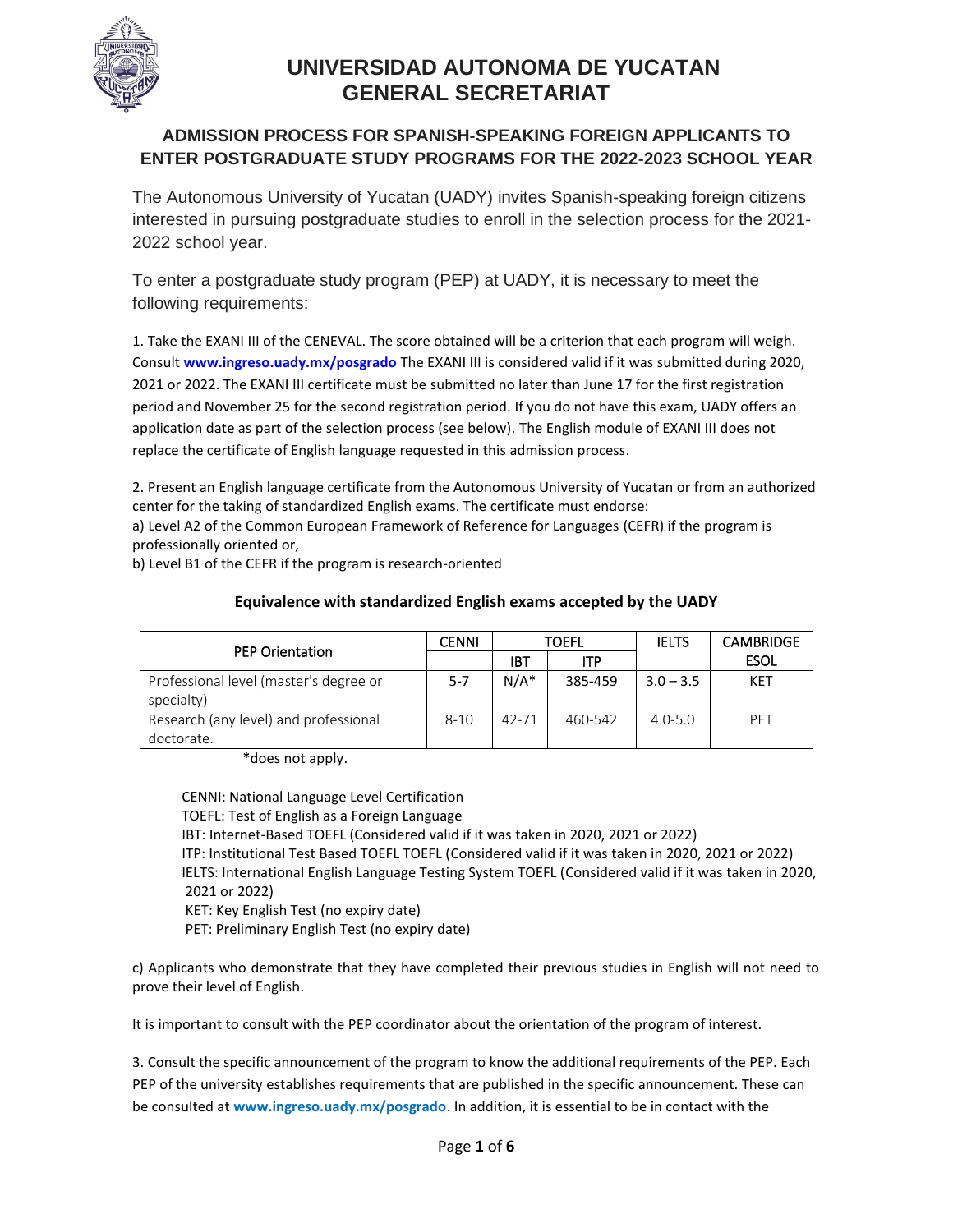

coordinator of the program and keep an eye on the news and announcements that are published on the website of the program of interest.

Specific program requirements may include introductory courses, knowledge tests, project proposal writing, interviews, etc. Keep in mind that different fees apply to each UADY PEP . Check with your coordinator.

### **REGISTRATION PROCESS**

To register for the UADY PEP selection process, the following procedure, which consists of five stages, must be followed.

Keep in mind that admission to the UADY PEPs takes place in two periods during the school year. For the 2022-2023 school year:

- the first period opens on February 21, 2022 and closes on April 29, 2022: if accepted, entry is in August, 2022
- the second period opens on August 29, 2022 and closes on September 30, 2022: if accepted, entry is in January, 2023

See **www.ingreso.uady.mx/posgrado** for the list of PEPs that opens each period.

| <b>STAGE</b> | WHAT TO DO                         | <b>FIRST PERIOD</b>    | <b>SECOND PERIOD</b>                                        |  |  |
|--------------|------------------------------------|------------------------|-------------------------------------------------------------|--|--|
|              | Online registration and payment of |                        | February 21 to April 29, $\vert$ August 29 to September 30, |  |  |
|              | fees                               | 2022                   | 2022                                                        |  |  |
|              | Printing of registration receipt   | May 30 to June 4, 2022 | November 07 to 12, 2022                                     |  |  |
|              | Taking the EXANI III               | June 04, 2022          | November 12, 2022                                           |  |  |
| 4            | Results of the selection process   | July 08, 2022          | December 16, 2022                                           |  |  |
|              | Program Enrollment                 | August 15 to 19, 2022  | January 16 to 20, 2023                                      |  |  |

#### **SUMMARY OF STAGES**

## **STAGE 1: ONLINE REGISTRATION AND PAYMENT OF FEES First period (entry August 2022). From February 21 to April 29, 2022 Second period (entry January 2023). From August 29 to September 30, 2022**

#### **Online registration**

To register online, you must go to the Information System for the Selection Process (SIPS) by accessing the site **www.ingreso.uady.mx/posgrado**, select the Access to SIPS option and do the following:

I. Generate username and password.

- a) Select the "Generate access data" option.
- b) Follow the indicated procedure and provide the requested information.

II. Complete Registration.

- a) Access the SIPS with the generated username and password.
- b) Answer the socioeconomic survey.
- c) Upload photo. (see tutorial on the site **www.ingreso.uady.mx/posgrado**)

III. Make the payment of fees (at the bank or online).

- a) Online payment can be made with any bank credit or debit card.
- b) To pay at the bank, you must print the payment slip and go to any HSBC branch.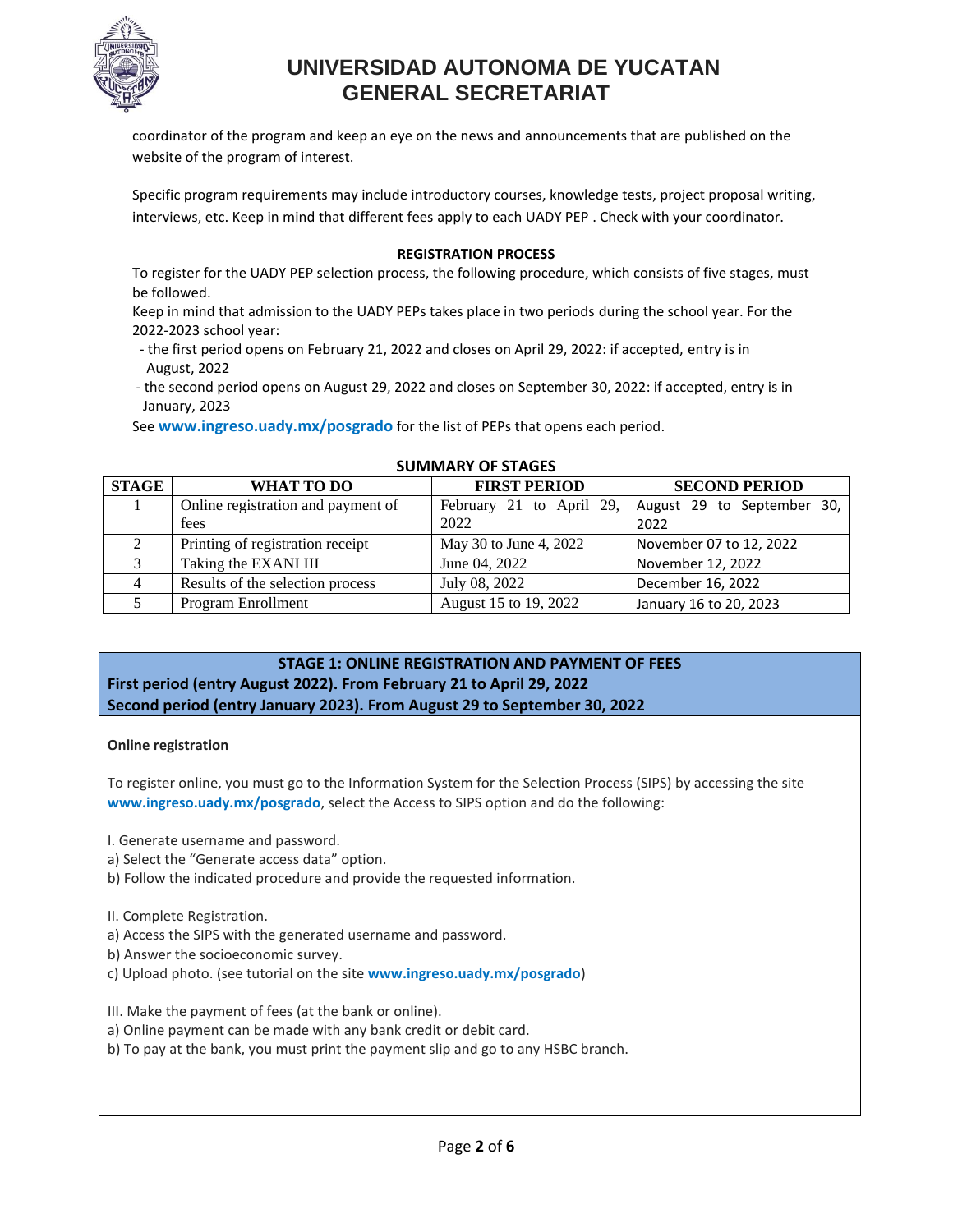

#### **FEES**

| гссэ                              |           |  |
|-----------------------------------|-----------|--|
|                                   | FEE (USD) |  |
| Registration*                     | \$130.00  |  |
| <b>Registration and EXANI III</b> | \$220.00  |  |
|                                   |           |  |

\* El aspirante ya cuenta con EXANI III vigente

#### **Note:**

#### **1. Once the payment has been made, the postgraduate program option chosen cannot be changed.**

- 2. Registration closes:
	- First period, on **April 29 at 6:00 p.m.** Mexico City time
	- Second period, on **September 30 at 6:00 p.m.** Mexico City time.
- 3. Deadlines for payment of fees:
	- First period (entry in August 2021) Friday, **April 29, 2022**
	- Second period (entry in January 2022) Friday, **September 30, 2022**
- 4. Payments made after these dates will not be validated and therefore the applicant loses registration.
- 5. Once the payment is made there is no refund.

6. Any false declaration in the requested data will cause the exclusion of the applicant from the selection process.

## **STAGE 2: PRINTING PROOF OF ADMISSION First period (entry August 2022). From May 30 to June 04, 2022 Second period (entry January 2023). From 07 to 12 November 2022**

To print the registration receipt you must:

- a) Access the **SIPS with your username and password.**
- b) Select the option "Download proof of registration".
- The receipt will indicate:
- a) Place and time where the EXANI III is taken.
- b) Support materials allowed in the exam.
- c) Documents required to take the exam

The voucher can only be printed by applicants who have successfully completed stage 1 of the process and have paid the fee.

It is important to verify that all your information is correct since you will not be able to enter the exam if it does not match the identification presented.

Applicants who have a valid EXANI III must submit the result of the exam to the Program coordinator no later than June 18 for the first period and November 26 for the second period.

### **STAGE 3: TAKING THE EXANI III For entry in the first period: June 04, 2022 For entry in the second period: November 12, 2022**

Taking the exam:

- For entry in the first period: June 04, 2022
- For entry in the second period: November 12, 2022

To take the exam it is required to bring and present proof of registration, as well as a valid photo ID:

- Passport.
- Voter's ID.
- Professional license.
- Driver's license.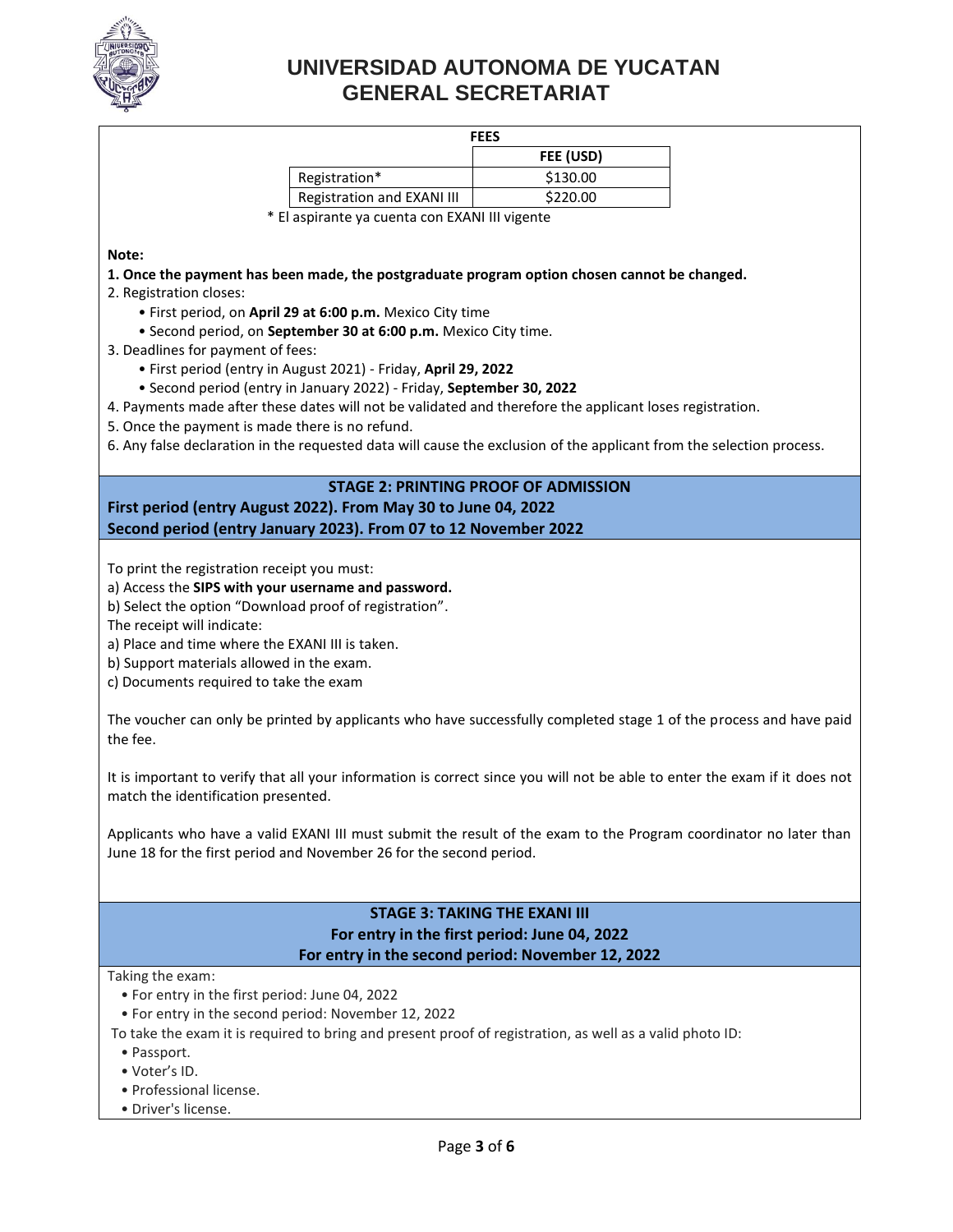

- Credentials as beneficiary of public and private institutions of the health sector.
- Credentials issued by a government agency.
- The results of this exam can be consulted in the SIPS from the following dates:
- For entry in the first period filed on June 4: June 20 to August 12, 2022
- For entry in the second period filed on November 12: December 6, 2021 to January 6, 2023.

### **STAGE 4: RESULTS OF THE SELECTION PROCESS**

**For entry in the first period: July 08, 2022 For entry in the second period: December 16, 2022**

The lists of applicants accepted to enter the UADY graduate programs will be published at **www.ingreso.uady.mx/posgrado** on the dates indicated above.

As of the publication of the results, each applicant may request from the program coordinator the document with the result of the selection process, in which it must be clearly indicated whether the applicant was accepted or not, as well as the reasons for the decision. .

The results of the selection process are validated by the collegiate body (academic committee or similar) and will not be reconsidered, except if a procedural error is detected, in which case the General Postgraduate, Research and Liaison Offices must be contacted by telephone + 52(999)9300100 ext. 47115 from 8:00 a.m. to 2:00 p.m. from Monday to Friday or to the following email **posgrados@correo.uady.mx**

## **STAGE 5: REGISTRATION**

## **For entry in the first period: From August 15 to 19, 2022 For entry in the second period: From January 16 to 20, 2023**

The registration process has two phases: registration and delivery of documents. If you were admitted, you must complete your registration process on the dates established by each Faculty, within the following periods:

#### **Phase I. Registration: from August 15 to 19, 2022**

During this phase you must visit the site of the Institutional School Information and Control System (SICEI) **www.sicei.uady.mx/siceiweb to**:

- Fill out the first entry statistical sheet, and
- Make the payment of the registration fee online or by generating the deposit slip that will be used to make the payment at the bank. It is important that you make the payment before submitting your documents.

#### **Phase II. Online delivery of documents: from August 15 to 19, 2022**

• To submit documents online, you must follow the instructions indicated on the SICEI website **www.sicei.uady.mx/siceiweb**, where you can attach your registration documents in two ways, from which you must choose one: original documents in electronic version (those downloaded from official platforms) or digitized files from original paper documents (PDF format with a maximum weight of 1.5 Mb):

To be certain of the acceptance of the documents delivered online, it is the responsibility of the student to verify their status on the site **www.sicei.uady.mx/siceiweb** or having received a notification email from SICEI of their acceptance or rejection.

• **In the event that your documents are in a status of not accepted in the system, you must submit them all in person on August 22**, in accordance with the procedure established by the faculty where you were admitted, as long as the documents have been uploaded to the system.

• If the digitized files from your original paper documents were accepted, you must additionally submit the originals for comparison at the corresponding faculty. To do this, you must be aware of the instructions that will be provided to you.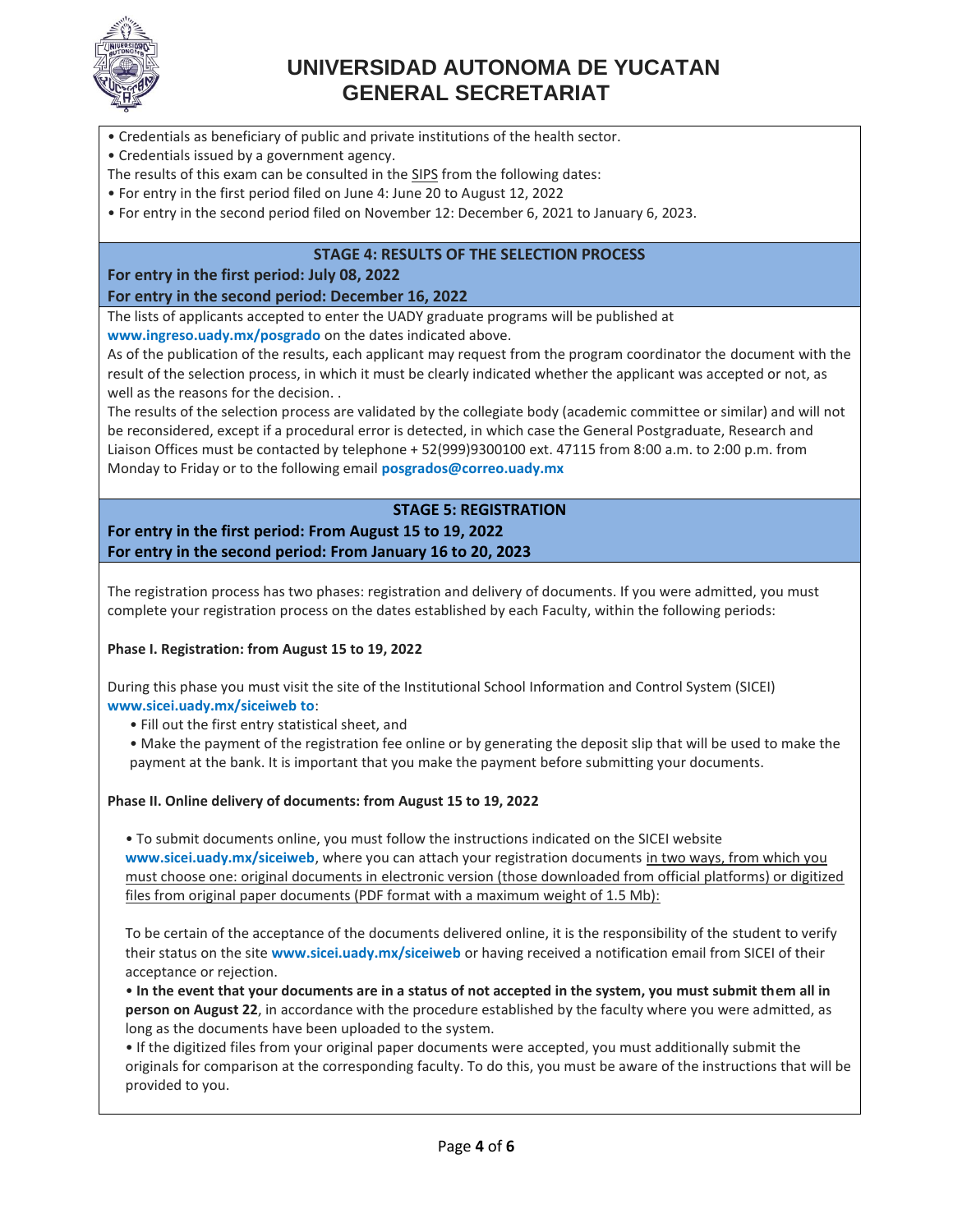

### **Documents to deliver:**

- 1. Original of the certificate of completed bachelor's and/or master's studies, depending on the level of the program to be taken;
- 2. Original of the bachelor's degree or master's degree, depending on the level of the program to be studied;
- 3. Original of birth certificate;
- 4. Photocopy of immigration status (temporary student resident in Mexico);
- 5. Photocopy of the CURP (Unique Population Registry Code). This code is given to all foreign citizens residing in Mexico or when applying for their student visa.
- 6. Photocopy of valid passport.

#### **Notes:**

1. The titles, degrees and certificates of complete studies issued in a language other than Spanish must be freely translated into the Spanish language.

2. You must start, within a period not exceeding one month from the date of enrollment in the program, the process of revalidation or expert opinion of the certificate of completed studies of the bachelor's or master's degree, as the case may be, and present the proof of said procedure before the Department of School Control of the faculty. This procedure is carried out by the Ministry of Public Education of Mexico (http://www.gob.mx/sep);

3. After the document indexing process, the originals are returned by means of an official certificate from the faculty stating the delivery of the same and the signature of the interested party, and

4. In the event that the title or degree is in process, a certificate must be presented that proves that said document is in process.

## **ADDITIONAL INFORMATION**

• Admission to any UADY PEP will be subject to strictly academic criteria and no form of discrimination will be accepted.

• Even when an applicant is accepted, the Autonomous University of Yucatan will not be responsible, nor will it have any interference in visa processes or other immigration procedures. It is the responsibility, solely and exclusively, of the accepted applicants to carry out the procedures in their country of origin for their entry into the national territory in the terms established by law. Those accepted applicants who do not appear at the facilities of the Autonomous University of Yucatan on the date indicated, will be considered as having abandoned the process and will no longer be able to enroll in the postgraduate program in which they were accepted, without this invalidating them for participating in other admission processes.

• The fee for the selection process is NOT refundable.

• It is recommended that all receipts generated through the different stages of the selection process be printed and kept by the interested parties for any clarification.

• Any modification to this admission process will be authorized by the Rector and will be announced through the General Secretariat of the Autonomous University of Yucatan.

**All the information about the selection process can be consulted at www.ingreso.uady.mx/posgrado. Additionally, information and clarifications may be requested from the General Postgraduate, Research and Liaison Offices at +52 (999) 930-01-30 Ext. 74115 or 74119 from 8:00 a.m. to 3:00 p.m., Monday through Friday or via e-mail posgrados@correo.uady.mx.**

**This admissions process was approved by the University Council, in an extraordinary session held on January 26, 2022, in accordance with the provisions of articles 116 and 153 of the General Statute.**